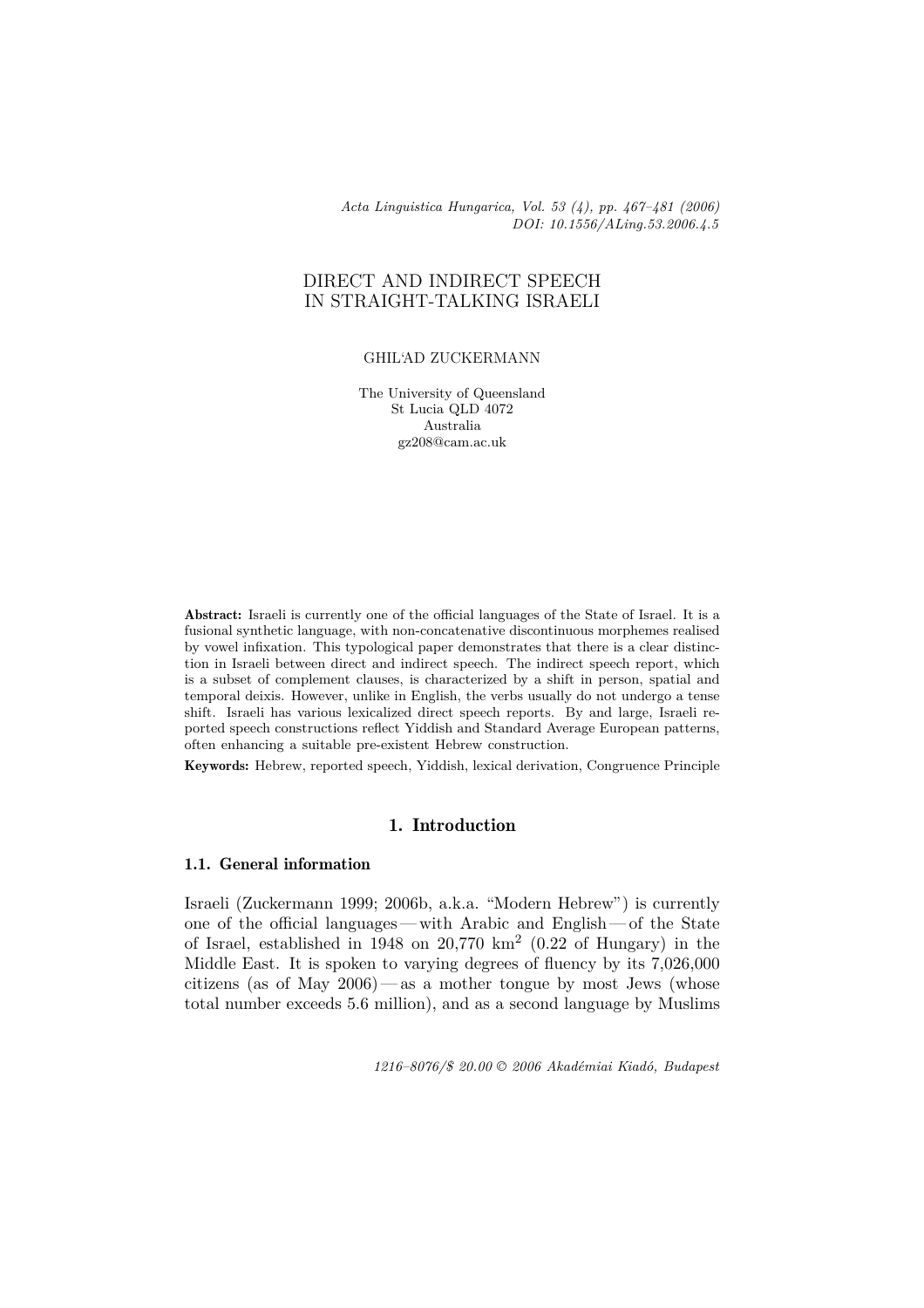(Arabic-speakers), Christians (e.g., Russian- and Arabic-speakers), Druze (Arabic-speakers) and others.

#### 1.2. Grammatical profile

Israeli is a fusional synthetic language, with non-concatenative discontinuous morphemes realised by vowel infixation. Compare (1) and (2), both formed from the root p.t.r., but fitted into two distinct verb-templates:

 $(1)$ נפטר niftár pass.away:3msg.past '(he) passed away'

 $(2)$ ומוטרנו התפוטרנו hitputárnu resign:1pl.past:"coercive" 'We "resigned" (implying that we were encouraged to do so; had we not done so, we would have been fired anyway).'

Israeli is a head-marking language. It is nominative-accusative at the syntactic level and partially also at the morphological level. As opposed to Biblical Hebrew—whose constituent order is  $VAO(E)/VS(E)$ —but like Standard Average European and English, the usual constituent order of Israeli is  $AVO(E)/SV(E)$ . Thus, where there is no case marking, one can resort to the constituent order.

The main clause in Israeli consists of (a) clause-initial peripheral markers, e.g., discourse markers; (b)  $NP(s)$  or complement clause(s); (c) a predicate—either verbal, copular or verbless; (d) clause-final peripheral elements, e.g., discourse markers. The only obligatory element is the predicate, e.g., *higáti* 'arrive:1sg.past'.

Sentences (3), (4) and (5) are examples of a verbal, copular and verbless clause, respectively:

הילדה אכלה תפוח. (3)(3)  $[\text{ha-yaldá}]_A [\text{akhl-á}]_V$   $[\text{tapúakh}]_O$  $[def\-gerl]_A$   $[eat:3past-fsg]_V$   $[apple]_O$ 'The girl ate an apple.'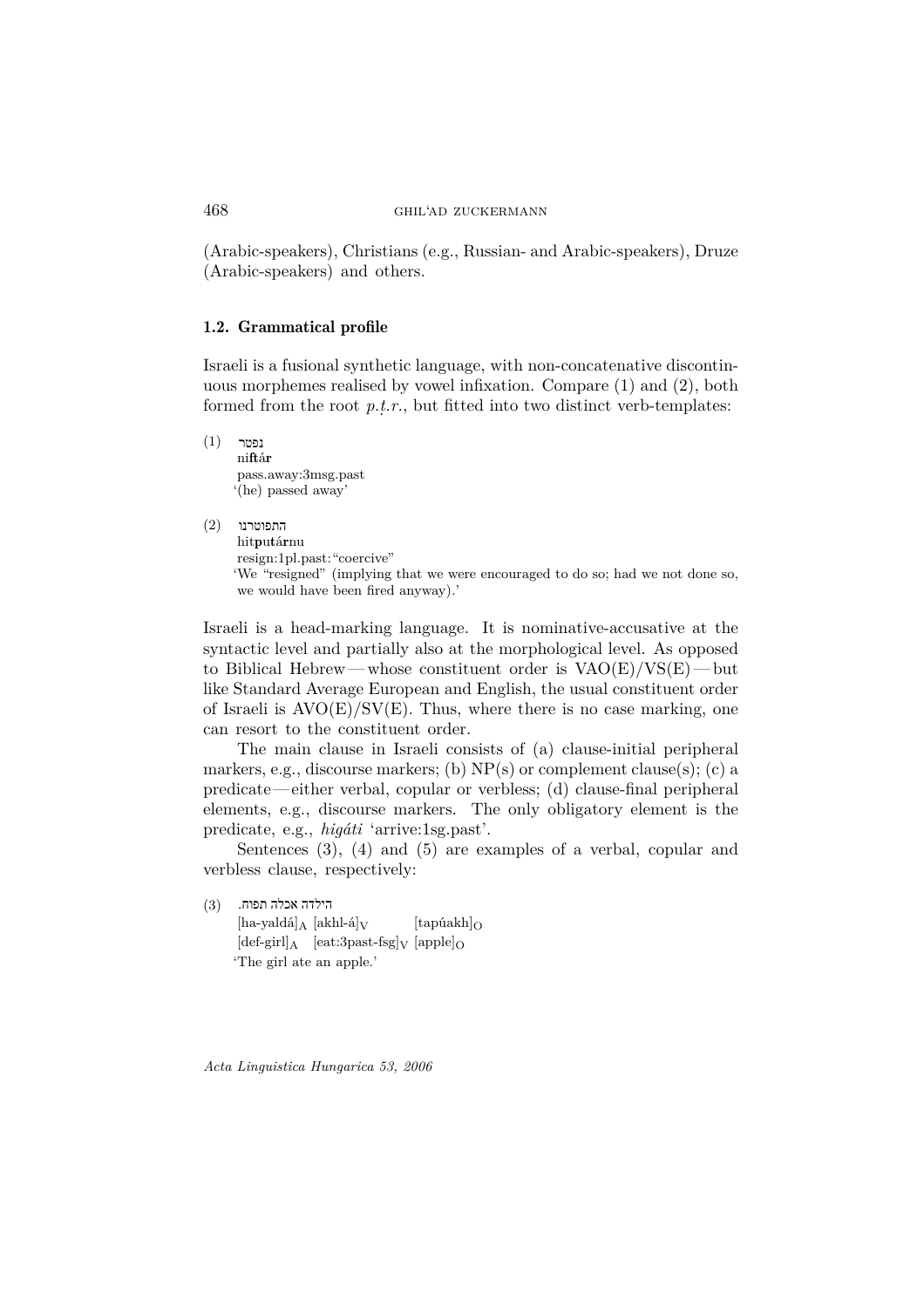- הילדה הזאת היא אחות שלי. (4)(4)  $[\text{ha-yaldá ha-zòt}]_{\text{CS}}$  [hi]<sub>COP</sub> [akhót shel-ì]<sub>CC</sub>  $[def\-girl]$  def-prox.fsg $|_{CS}$   $[cop:fsg]_{COP}$  [sister gen-1sg] $_{CC}$ 'This girl is my sister.'
- הילדה חכמה. (5)(5)  $[ha-yaldá]_{VCS}$   $[khakham-á]_{VCC}$  $[def\-girl]_{VCS}$   $[clear-f]_{VCC}$ 'The girl is clever.'

There are various types of subordinate clause, e.g., adverbial (denoting comparison, time, place, condition, concession, reason, result, goal, state), adjectival/relative, and nominal/ complement. By and large, these follow the Standard Average European profile. Indirect speech report fits into the overall system of complement clauses— see section 3.1.

# 2. Speech report constructions

## 2.1. The DSR/ISR distinction

Due to (*inter alia*) the lack of evidentials in the language, Israeli does not possess any monoclausal speech report construction. It has a clear distinction between multiclausal direct speech report (henceforth, DSR) and multiclausal indirect speech report (henceforth, ISR), the ISR generally being more common than DSR.

Distinguishing features characterizing ISR:

- (i) Shift in person deixis, e.g.,  $2 > 1$
- (ii) Shift in spatial and temporal deixis, e.g., 'today' > 'that day', also spatial demonstratives, e.g., 'this'  $>$  'that'
- (iii) Obligatory presence of a complementizer immediately before the speech report, unless the speech report is of the 'infinitive' (iv) or interrogative type (v)
- (iv) In report of commands: imperative/future verb  $>$  "infinitive" (tenseless verb, commonly referred to in Israeli grammar as "infinitive", thus, henceforth, inf)
- (v) In report of questions: interrogative-less yes/no question  $> im$  (lit. 'if') or  $ha$ -*im* (lit. 'INTER-if') 'whether' **immediately before** the indirect question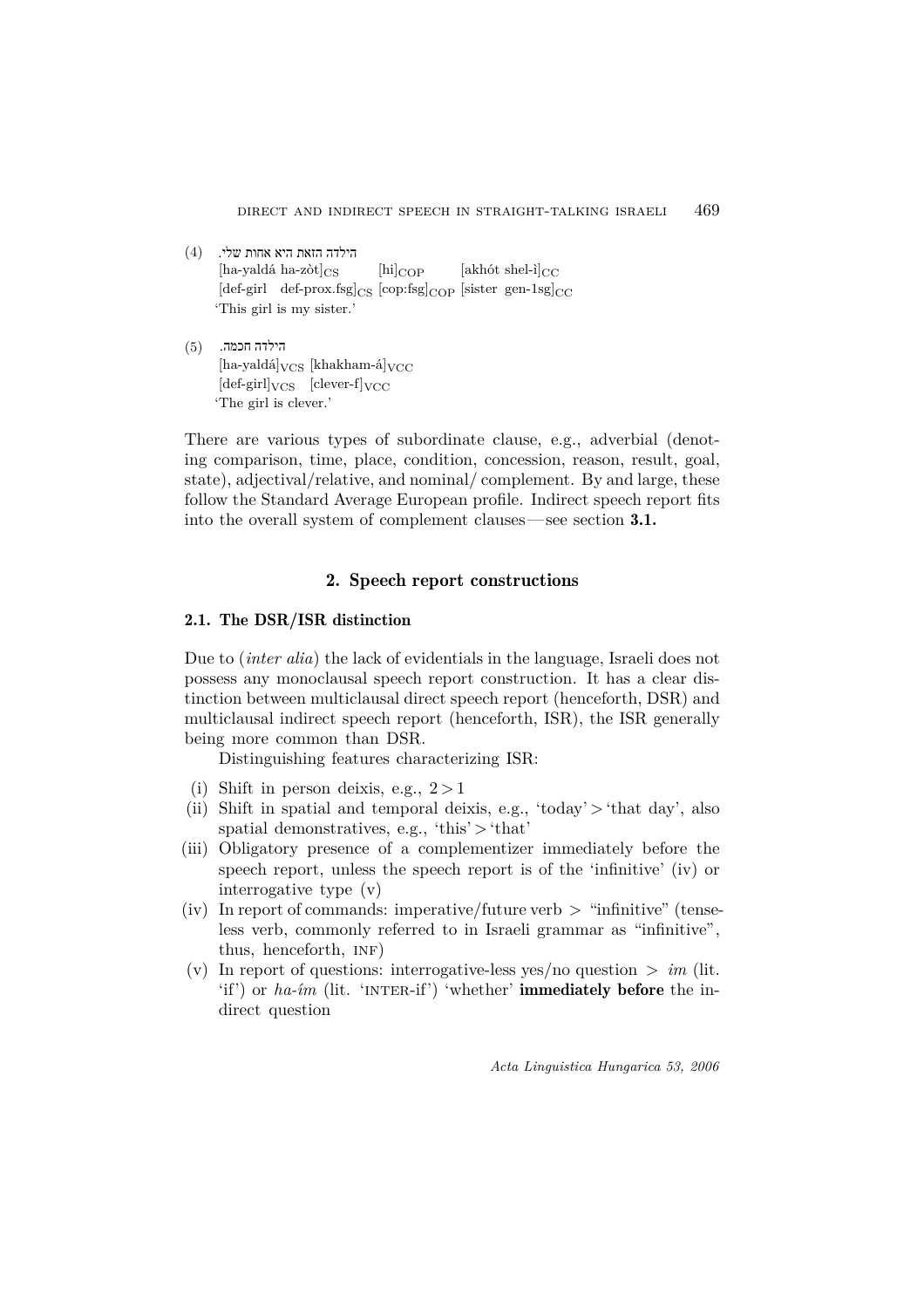Unlike in English, verbs do not undergo a tense shift. The future tense in a speech act in the past does not become future-in-the-past in ISR (see (16)); unlike English (cf. *would*), Israeli does not have a form of futurein-the-past. Similarly, present tense in a speech act in the past usually does not become past in ISR (see (9)).

Like in English, in indirect "*wh*-questions", the interrogative remains the same. Unlike in English, there is no change in constituent order (see  $(15)-(16)$ .

Distinguishing features characterizing DSR:

- (i) Special intonation contour, tending to be mimetic
- (ii) Possible intonational break before the DSR
- (iii) Possible absence of a reporting verb
- (iv) Possible discontinuity of the DSR
- (v) Possible use of a vocative particle
- (vi) In writing: presence of quotation marks, as well as exclamation/ question mark

Sentences (6) and (7) demonstrate the shift in person deixis:

- םה אמרו לנו: "אין לנו כסף!" (6) (6) hem amr-ú l-anù [én l-anù késef] $_{\text{DSR}}$ 3mpl say:3past-pl dat-1pl [exis.cop:neg dat-1pl money] 'They told us: "We have no money!"'
- הם אמרו לנו שאין להם כסף. (7) (7)

hem amr-ú l-anù  $\langle$ she-én l-ahèm késef $\rangle$ <sub>ISR</sub> 3mpl say:3past-pl dat-1pl  $\langle \text{comp-exis.cop:neg}$  dat-3mpl money) 'They told us that they had no money.'

Sentences (8) and (9) demonstrate the lack of tense shift in verbs:

- טלי לחשה: "אני רוצה גלידה". (8) (8) Tali lakhash-á [anì rotsá glída] $_{\text{DSR}}$ Tali whisper:3past-fsg [1sg want:fsg.pres ice.cream] 'Tali whispered: "I want ice cream!"'
- טלי לחשה שהיא רוצה גלידה. (9)(9) Tali lakhash-á  $\langle she-h\rangle$  rotsá glída $\rangle_{ISR}$ Tali whisper:3past-fsg  $\langle$  comp-3fsg want:fsg.pres ice.cream] 'Tali whispered that she wanted ice cream.'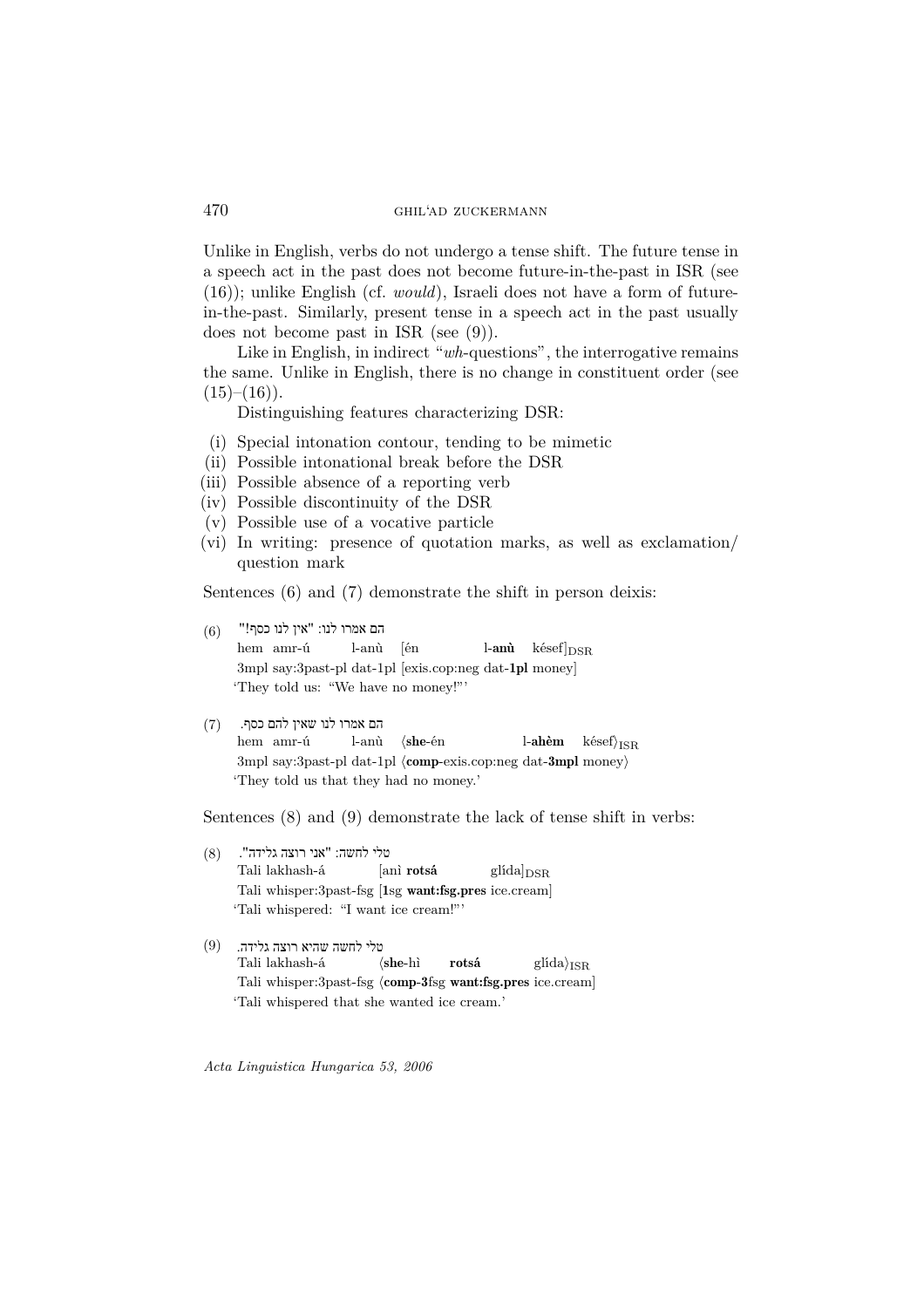Note that—in contrast to the English translation—the verb 'want' is in the present tense in both sentences.

#### 2.2. Exclamative and vocative DSR

Obviously, not every DSR is transformable into an ISR:

כש"גילו" למדלן אולברייט שהיא יהודייה, היא צווחה: "אוי וויי!" (10) (10) k-she-"gil-ú" le-mádlen ólbrayt (she-hí yehudi-yá) $_{\rm ISR}$ when-comp-"reveal":past-3pl to-Madeleine Albright (comp-3fsg Jewish-fsg) hi tsavkh-á  $[6y \text{ v\'ey}!]_{\text{DSR}}$ 3fsg scream:3past-fsg [Oy vey] 'When it was "revealed" to Madeleine Albright that she was Jewish, she screamed: "Oy vey!"'

ISR cannot convey the associations accompanying a DSR vocative particle:

הוא צעק עליה: "תפסיקי לנדנד, יא נודניקית!" (11) (11) hu tsaák al-èa: 3msg shout:3msg.past on-3fsg  $[tafsík-i]$  le-nadnéd, ya núdnik-it! $]_{DSR}$ [stop:2fut/imp-fsg inf-bother voc:derog pest-fsg] 'He shouted at her: "Stop bothering, *ya* pest!"'

The vocative particle *ya* (cf. archaic English *O*, as well as contemporary colloquial (Antipodean) English *ya*, or *y'*, from *you*) is currently derogatory in the sense that it only precedes derogatory NPs. This particle can be traced back to the vocative exclamatory Arabic particle يا [ya:]. Initially, Israeli *ya—*just like in Arabic— was not derogatory see the Israeli songs *ya mishlatí* 'O my fortified cliff' and *ya khabíbi* 'O my dear'. However, native Israeli-speakers are aware of the Arabic etymon and—perhaps due to the negative (e.g., terroristic) associations of Arabic among Israelis—*ya* underwent semantic—or rather pragmatic narrowing: pejoration.

#### 2.3. ISR complementizer

As shown in (7) and (9), ISR usually uses the common Israeli complementizer *she* [[e] 'that', which—just like English  $that$ —also acts as a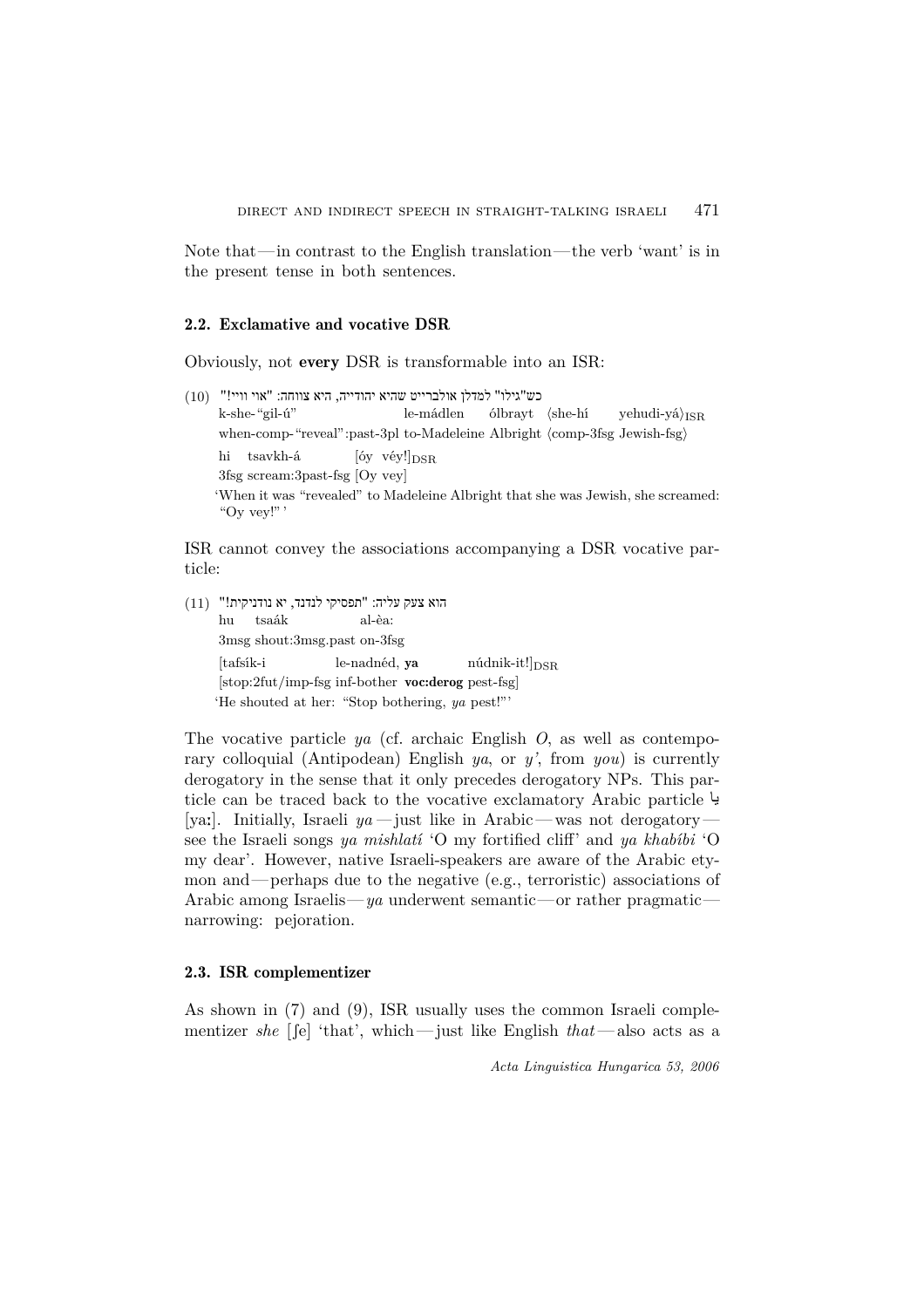relativizer. *She-* 'that' can be traced back to the Hebrew complementizer *she-* 'that', which derives from the Hebrew relativizer *she-* 'that'. One etymological analysis is that *she-* is a shortened form of the Hebrew relativizer *'asher* 'that', which is related to Akkadian *'ashru* 'place' (cf. Semitic \**'athar*).

Instead of using the *she-* complementizer, a more formal Israeli writer could use the rare complementizer *ki* 'that', which derives from the Hebrew complementizer  $k\bar{i}$  'that', from  $ki$  'because'. Consider the following minimal pair:

- הנאשם הצהיר כי הוא חף מפשע. (12) (12) ha-neeshám hitsír  $\langle$ **ki** hu khaf mi-pésha $\rangle$ <sub>ISR</sub> def-accused:msg declare:3msg.past  $\langle$ comp 3msg clean from-crime) 'The accused declared that he was innocent.'
- הנאשם זוכה כי הוא חף מפשע. (13) (13) ha-neeshám zuká  $[ki \text{ hu } khaf \text{ mi-p\'esha}]_{\text{CAIIS}}$ def-accused:msg acquit:3msg.past:pass [caus 3msg clean from-crime] 'The accused was acquitted because he was innocent.'

Whereas in (12) *ki* introduces an ISR, in (13) it introduces a causal clause. But such versatility can easily result in ambiguity:

 ןה לא סיפרו לי כי כבר הסבירו את זה. (14) (14) hen lo sipr-ú l-i 3fpl neg tell:3past-pl dat-1sg  $\langle$ ki kvar hisbír-u et ze $\rangle$ <sub>ISR/CAUS</sub>  $\langle$ comp/caus already explain:3past-pl acc prox.msg $\rangle$ 'They (f) did not tell me that it had already been explained.' or 'They (f) did not tell me (about it) because it had already been explained.'

Thus, *ki* is often avoided even by Israelis attempting to write in a highflown manner. As opposed to *she-*, I categorize *ki* as a prescriptive complementizer *tout court*. That said, some French-speaking immigrants to Israel use the complemetizer *ki* less rarely than other Israelis because of the serendipitous phonetic similarity to the French complementizer *que* 'that'— $cf.$  Zuckermann (2006b).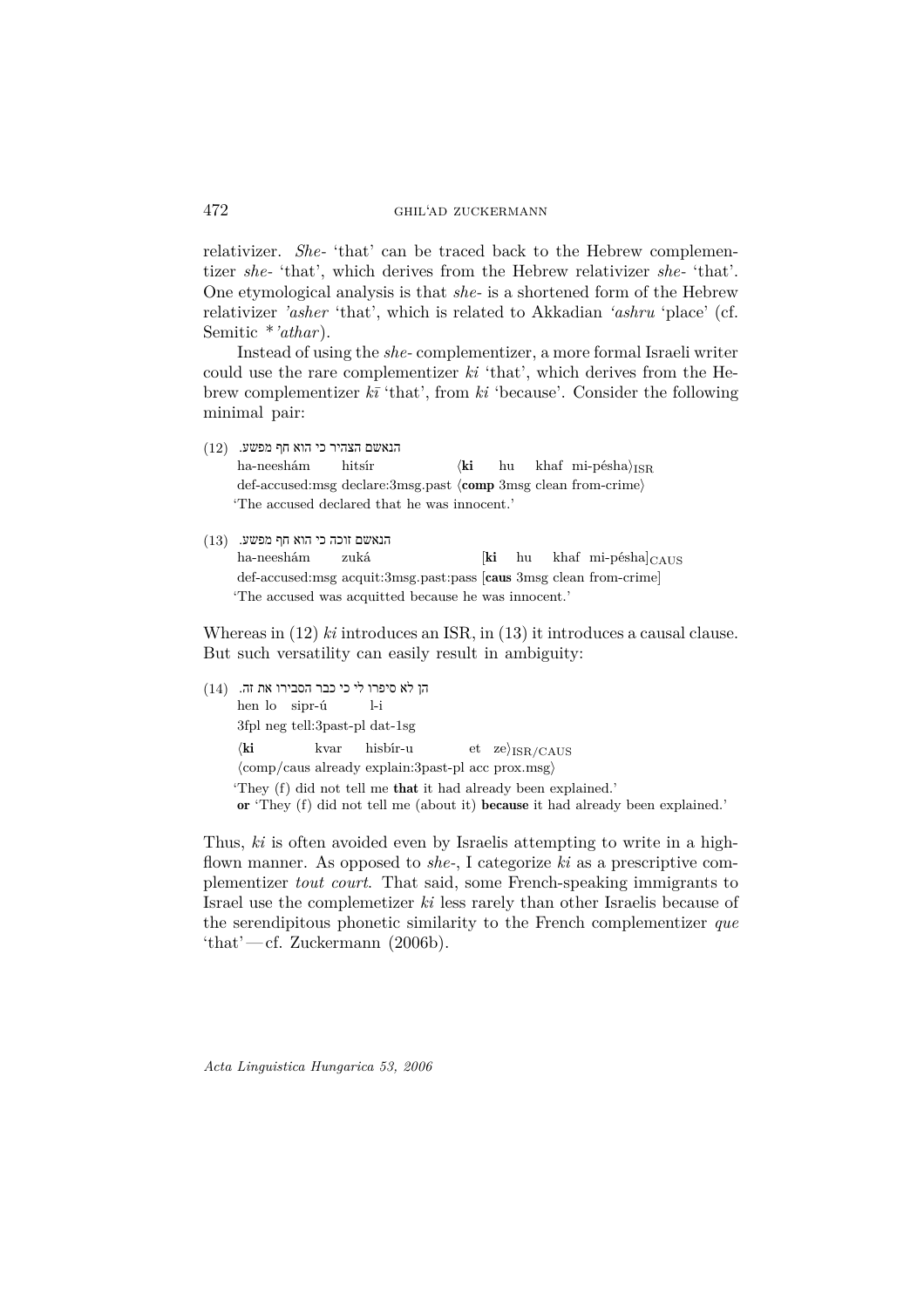#### 2.4. Direct and indirect questions

Unlike in English, Israeli indirect questions demonstrate neither a shift in verb tense nor a change in constituent order. Thus, besides the distinct intonation, the only difference between (15) and (16) is the pronominal suffix used with the genitive *shel* 'of' (i.e., the only shift is in person):

- הוא שאל אותה: "מתי ההורים שלך יגיעו?" (15) ה hu shaál ot-à 3msg ask:3msg.past dat-3fsg  $[\text{matáy ha-hor-ím} \quad \text{shell-akh}\ \text{yagi-u}]_{\text{DSR}}$ [when def-parent-mpl gen-2fsg arrive:3fut-pl] 'He asked her: "When will your parents arrive?"'
- הוא שאל אותה מתי ההורים שלה יגיעו. (16) (16) hu shaál ot-à 3msg ask:3msg.past dat-3fsg  $\langle \textbf{matáy} \textbf{ ha-hor-ím} \rangle$  shel-à yagí-u $\rangle$ <sub>ISR</sub>  $\langle$  when def-parent-mpl gen-3fsg arrive:3fut-pl $\rangle$ 'He asked her when her parents would arrive.'

Thus, one may regard the indirect question as a semi-direct speech report.

Although Standard Average European (often via Yiddish) is undoubtedly an important source for Israeli reported speech, this indirect question construction seems to have already existed in Hebrew too. Consider, for example, Biblical Hebrew *lo noda'*  $\langle mi \, hikkáhu \rangle$  'it be not known  $\langle$  who hath slain him $\rangle'$  (Deuteronomy 21 : 1). Such multiple causation corresponds with the Congruence Principle: if a feature exists in more than one contributor, it is more likely to persist in the target language (see Zuckermann 2003).

## 2.5. Direct and indirect commands: infinitive ISR

ISR can lack a complementizer and instead begin with a tenseless verb, commonly referred to as "infinitive".

המפקדת הורתה: "תהיו כאן תוך שבע דקות!" (17) (17) ha-mefakéd-et hortá  $[tiny\textrm{tiny}$  kan tokh shéva dak-ót $]_{\textrm{DSR}}$ def-commander-fsg order:3fsg.past [be:2pl-fut/imp here within seven minute-pl] 'The commander (f) ordered: "Be here within seven minutes!"'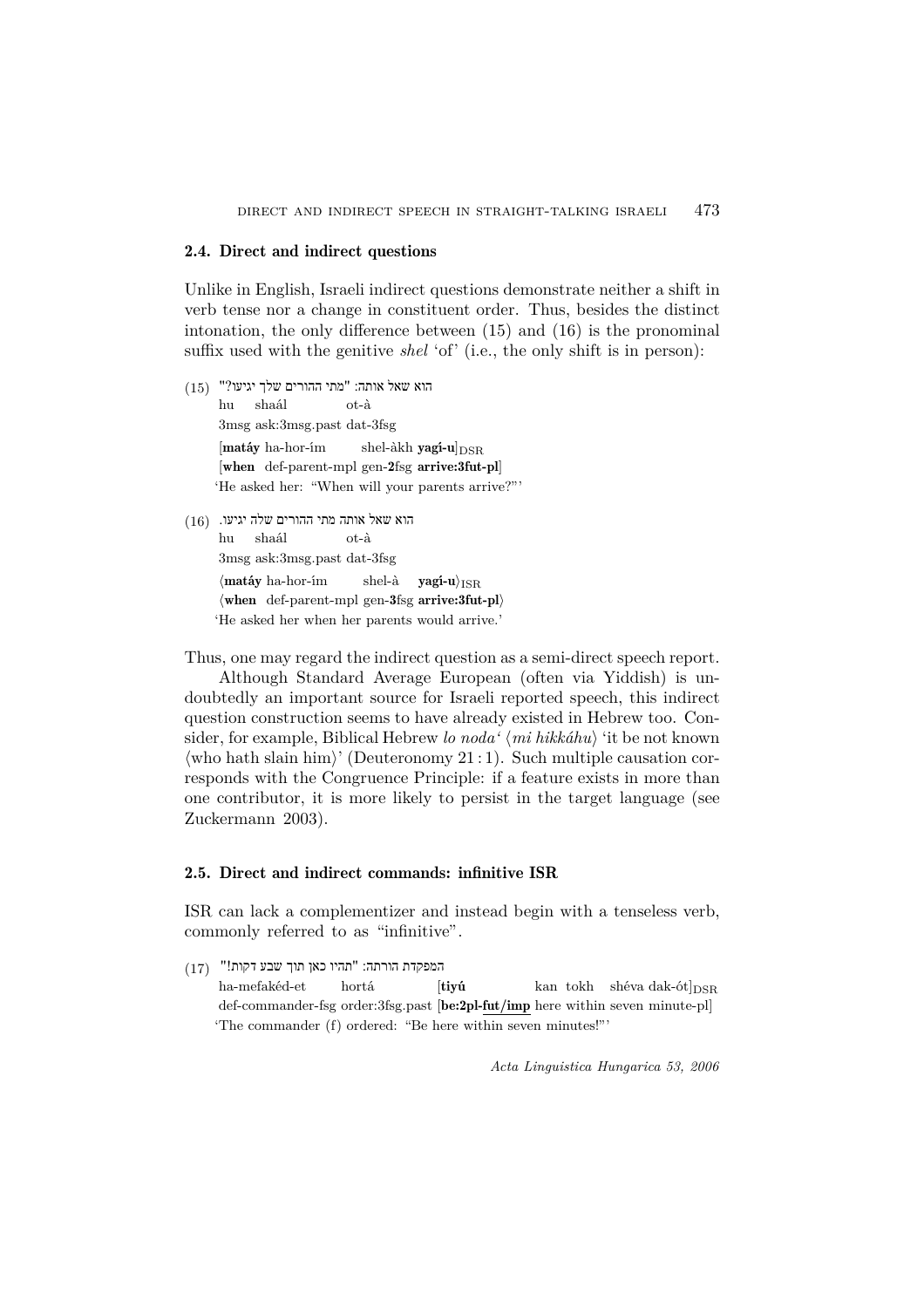המפקדת הורתה להיות שם תוך שבע דקות. (18) (18)

ha-mefakéd-et hortá  $\langle$ **li-yót** sham tokh shéva dak-ót $\rangle$ <sub>ISR</sub> def-commander-fsg order:3fsg.past (inf-be there within seven minute-pl) 'The commander (f) ordered to be back there within seven minutes.'

DSR has the capacity to be more nuanced than ISR. Thus, one ISR can be parallel to several distinct DSRs. For example, (18) can be the ISR not only of (17) but also of (19), which includes a semantic future perfect, realised morphologically in colloquial Israeli by the past:

המפקדת הורתה: "תוך שבע דקות הייתם כאן!" (19) (19) ha-mefakéd-et hortá  $[tokh]$  shéva dak-ót **haítem** kan $|_{\text{DSR}}$ def-commander-fsg order:3fsg.past [within seven minute-pl be:2mpl.past here] 'The commander (f) ordered: "Within seven minutes, you will have arrived back here!"

## 3. Syntactic role of speech report content

## 3.1. ISR versus complement clause

Israeli ISR conforms to complement clause structure. The following three sentences, which constitute a continuum, demonstrate that ISR is a subset of complementation:

אני יודע שהיא יפה. (20) (20) anì yodéa  $\langle she-hi \rangle_{COMP}$  $1$ sg know:msg.pres  $\langle$ comp-3fsg beautiful-fsg $\rangle$ 'I know that she is beautiful.'

 שמעתי שהיא יפה. ((21) shamá-ti  $\langle she-hi \rangle_{COMP/ISR}$ hear:past-1sg  $\langle$  comp-3fsg beautiful-fsg $\rangle$ 'I heard that she is beautiful.' (a general hearsay, not referring to a specific speech act) or 'I heard that she was beautiful.' (a specific speech act)

 $\left( 22\right)$ יפה. לה שהיא amár-ti l-a  $\langle she-hi \rangle_{ISR}$ say:past-1sg dat-3fsg (comp-3fsg beautiful-fsg) 'I told her that she was beautiful.'

A speech report can be referred to *en bloc* using the proximal demonstrative *ze* 'this'. Thus, (23) could be a retort to (22):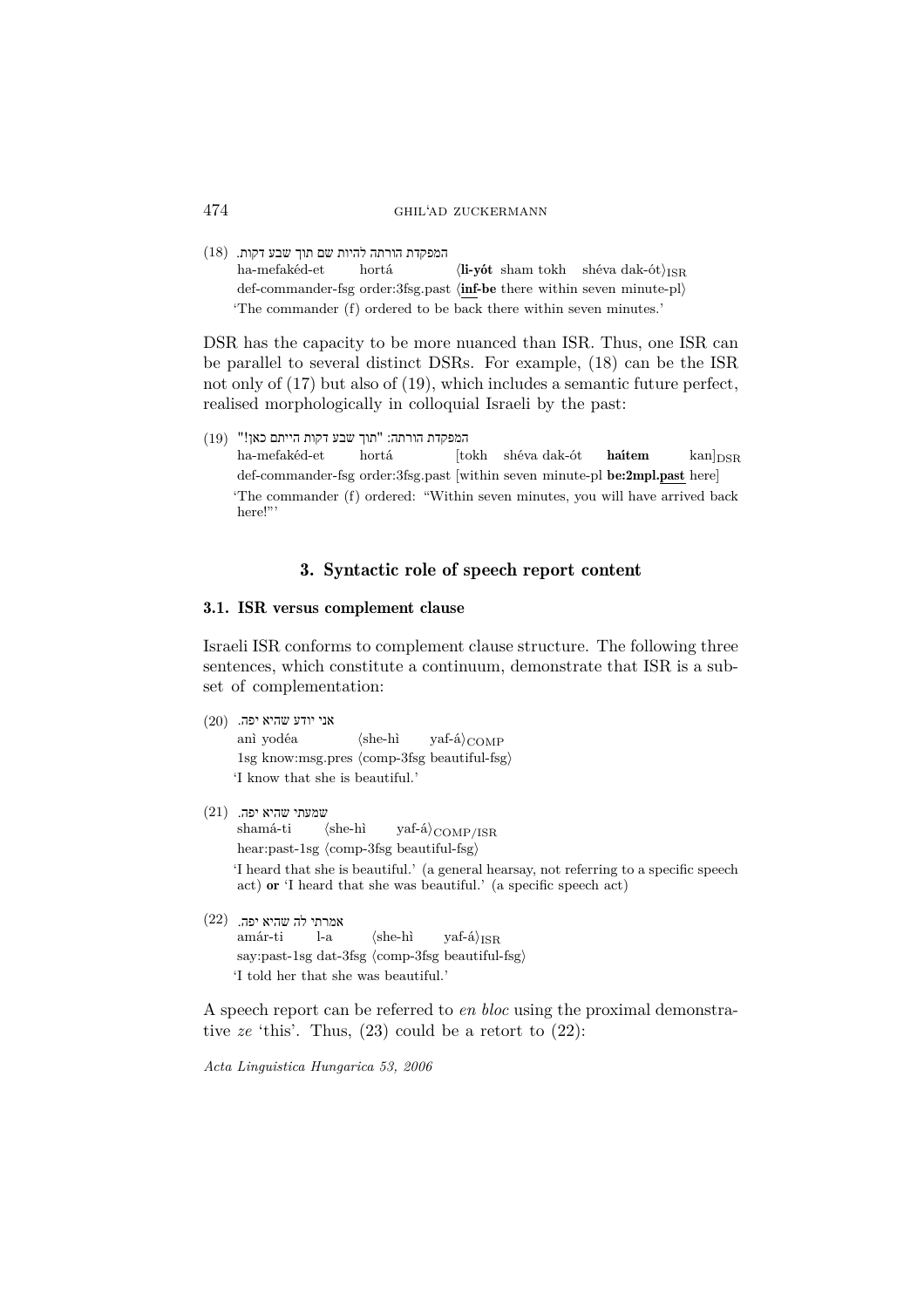אתה אמרת את זה ברצינות? (23) (23)

atá amár-ta et ze bi-rtsinút? 2msg say:past-2msg acc prox.msg in-seriousness 'Did you say that seriously?'

#### 3.2. Reporting verbs

The reporting verb usually appears **before** the speech report, although in literary style, it can follow the speech report either immediately or after the A, i.e., either *'Go away!', said the child* or *'Go away!', the child said*, the former being of a higher register.

The most common verb used in both DSRs and ISRs is the transitive *amár* 'say:3msg.past'. This verb has suppletive future and infinitive forms: *yagíd* 'say:3msg.fut' and *le-hagíd* 'inf-say' respectively. That said, the future and infinitive forms *yomár* and *l-omár* exist but, unlike in Hebrew, they are not normally used in Israeli.

As previously seen, Israeli has a plethora of other reporting verbs (see Table 1, overleaf).

Moreover, colloquial Israeli often employs *asá*, lit. 'do:3msg.past', as a reporting verb:

אז המהבולה הזאת עושה לי: " 'צ מע קטע! אני מה זה בדאון" (24) אז עשיתי לה: "למה מה קרה? מי מת? בואי לסרט, תום אומר שזה פצצות לגבות!" az ha-mahabúl-a ha-zòt osá l-i so def-fool-fsg def-prox.fsg **do**:fsgpres dat-1sg

 $[\text{chmá}$  kèta, anì má ze be-dàwn $]_{\text{DSR}}$ 

[hear:2msgimp fragment 1sg what prox.msg in-down]

az asíti l-a [làma má karà? mí met?,

so do:1sgpast dat-3fsg why what happen:3msg.past who die:3msg.past

bói l-a-séret, tom omér

come:2fsg.imp to-def-film Tom say:msg.pres

 $\langle she-z\acute{e}$  ptsats-ót l-a-gab-ót $\rangle_{ISR}]_{DSR}$ 

 $\langle$ comp-proxmsg bomb-fpl to-def-eyebrow-fpl $\rangle$ ]

'So that idiot (f) goes: "Listen, I'm really down". So I was like: "What the hell? What's your deal? Come to the film, Tom says it's wicked."'

Literally: 'So this idiot (f) does to me: "Hear a fragment, I'm what in a down!". So I did to her: "Why, what happened? Who died? Come to the film, Tom says that this is bombs to the eyebrows!".'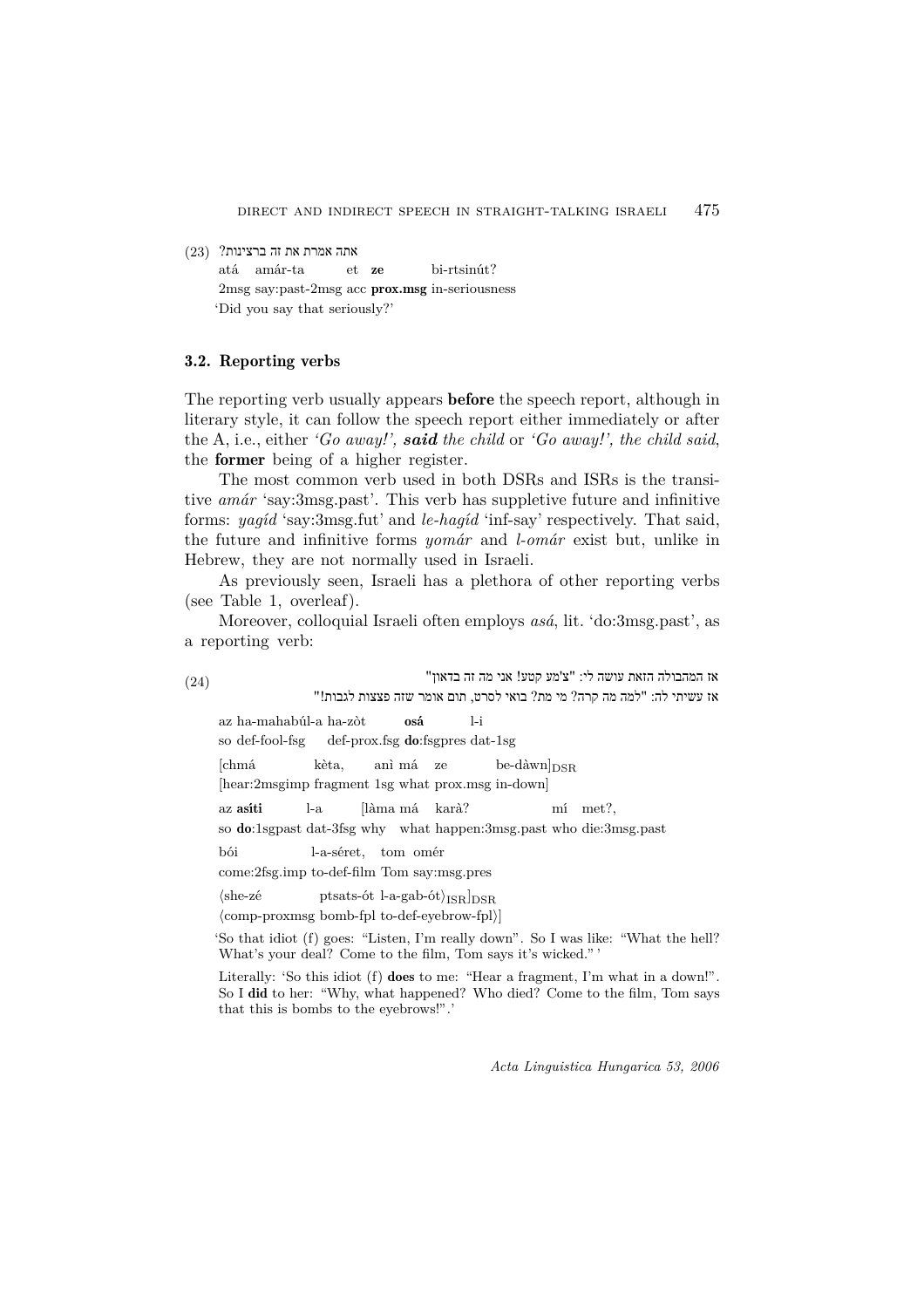*Table 1* Classification of Reporting Verbs

| Verb     | Transitivity          | Translation                       | Semantic Class           |
|----------|-----------------------|-----------------------------------|--------------------------|
| amár     | tr                    | say                               | saying                   |
| sipér    | tr                    | tell, recount (cf. safár 'count') | saying                   |
| hodía    | tr                    | announce, notify                  | saying                   |
| yidéa    | $(O=addressee)$<br>tr | inform                            | saying                   |
| taán     | tr                    | claim                             | saying                   |
| hitsír   | tr                    | declare                           | saying                   |
| hikhríz  | tr                    | proclaim                          | saying                   |
| tsaák    | tr                    | shout                             | saying $+$ speech manner |
| lakhásh  | tr                    | whisper                           | saying $+$ speech manner |
| milmél   | tr                    | mutter                            | saying $+$ speech manner |
| shar     | amb                   | sing                              | saying $+$ speech manner |
| gimgém   | intr                  | stutter                           | saying $+$ speech manner |
| tsavákh  | tr                    | scream                            | saying $+$ speech manner |
| tsarákh  | tr                    | yell                              | saying $+$ speech manner |
| zaák     | tr                    | cry out                           | saying $+$ speech manner |
| tsahál   | intr                  | rejoice                           | saying $+$ speech manner |
| yilél    | intr                  | howl                              | saying $+$ speech manner |
| yibév    | intr                  | wail                              | saying $+$ speech manner |
| tsikhkék | intr                  | giggle                            | saying $+$ speech manner |
| shaág    | intr                  | roar                              | saying $+$ speech manner |
| teér     | tr                    | describe                          | proposition              |
| hisbír   | tr                    | explain                           | proposition              |
| tsién    | tr                    | mention                           | proposition              |
| hizkír   | tr                    | mention                           | proposition              |
| heelil   | tr                    | allege                            | proposition              |
| heid     | intr                  | testify                           | proposition              |
| diveákh  | tr                    | report                            | report                   |
| perét    | tr                    | detail                            | report                   |
| hosif    | tr                    | add                               | report                   |
| hivtíakh | tr                    | promise                           | promise                  |
| iyém     | intr                  | threaten                          | promise                  |
| hizhír   | $tr$ (O=addressee)    | warn                              | promise                  |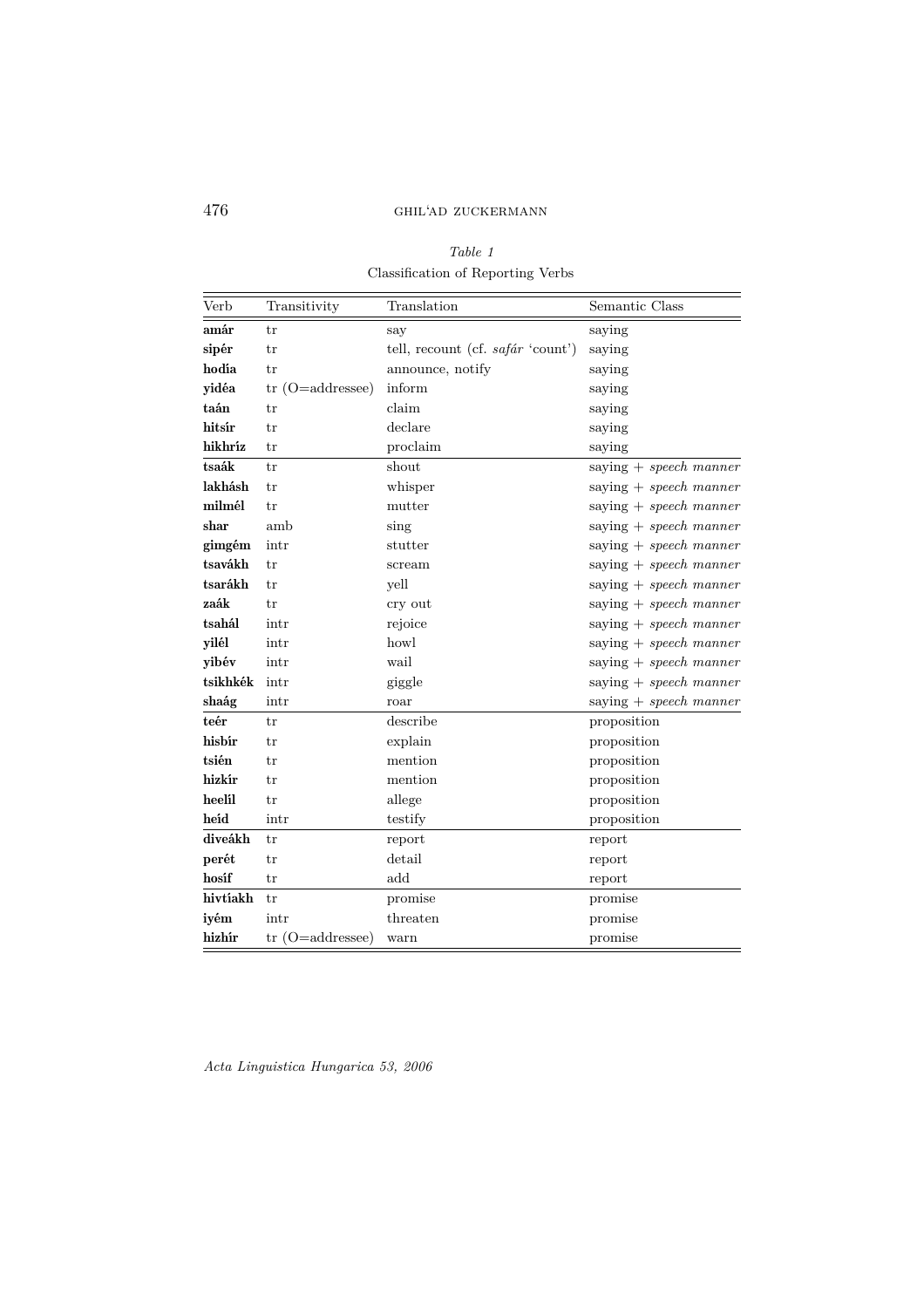| Verb         | Transitivity       | Translation                       | Semantic Class |
|--------------|--------------------|-----------------------------------|----------------|
| makhá al     | intr               | protest about                     | complaint      |
| hitlonén     | intr               | complain                          | complaint      |
| kitér        | intr               | whine, whinge (cf. Polish Yiddish | complaint      |
|              |                    | $kútor$ 'male cat, whiner')       |                |
| kavál al     | intr               | complain about (high register)    | complaint      |
| hitonén      | intr               | complain                          | complaint      |
| tsivá        | $tr$ (O=addressee) | order                             | command        |
| horá         | intr               | order                             | command        |
| pakád        | $tr$ (O=addressee) | command                           | command        |
| amád al kakh | intr               | insist                            | command        |
| hiftsir (be) | intr               | urge (high register)              | requesting     |
| bikésh (mi)  | tr                 | request (from)                    | requesting     |
| darásh (mi)  | tr                 | demand (from)                     | requesting     |
| shaál        | $tr$ (O=addressee) | ask                               | asking         |
| tahá         | intr               | wonder                            | asking         |
| aná          | intr               | answer                            | answering      |
| heshiv       | intr               | reply                             | answering      |
| hegív        | intr               | react                             | answering      |
| gaár         | intr               | scold                             | rebuke         |
| nazáf (be)   | intr               | reprimand                         | rebuke         |
| hokhíakh     | $tr$ (O=addressee) | reprove                           | rebuke         |
| odéd         | $tr$ (O=addressee) | encourage                         | encouragement  |
| shamá        | tr                 | $_{\rm hear}$                     | hearing        |

*Table 1. (cont.)*

# 3.3. DSR without a reporting verb

Whereas a reporting verb is obligatory in ISR, it is possible to have a DSR without it:

חוקרי המשטרה לנער הערבי: "למה האיבר מין שלך עטוף בבד לבן "? (25) (25) הנער לחוקרים: "אמא שלי אמרה לי שהוא צריך להיות מוכן לשבעים ושתיים <פע. khokr-éy ha-mishtará l-a-náar ha-arav-í: investigator-mpl:constr def-police dat-def-teenager def-Arab-msg  $[\mbox{láma ha-evàr}\quad$ mín shel-khà atúf be-bàd laván?]<br> $_{\rm DSR}$ [why def-organ sex gen-2msg wrap:msg.pres:pass in-cloth white] ha-náar l-a-khokr-ím: def-teenager dat-def-investigator-mpl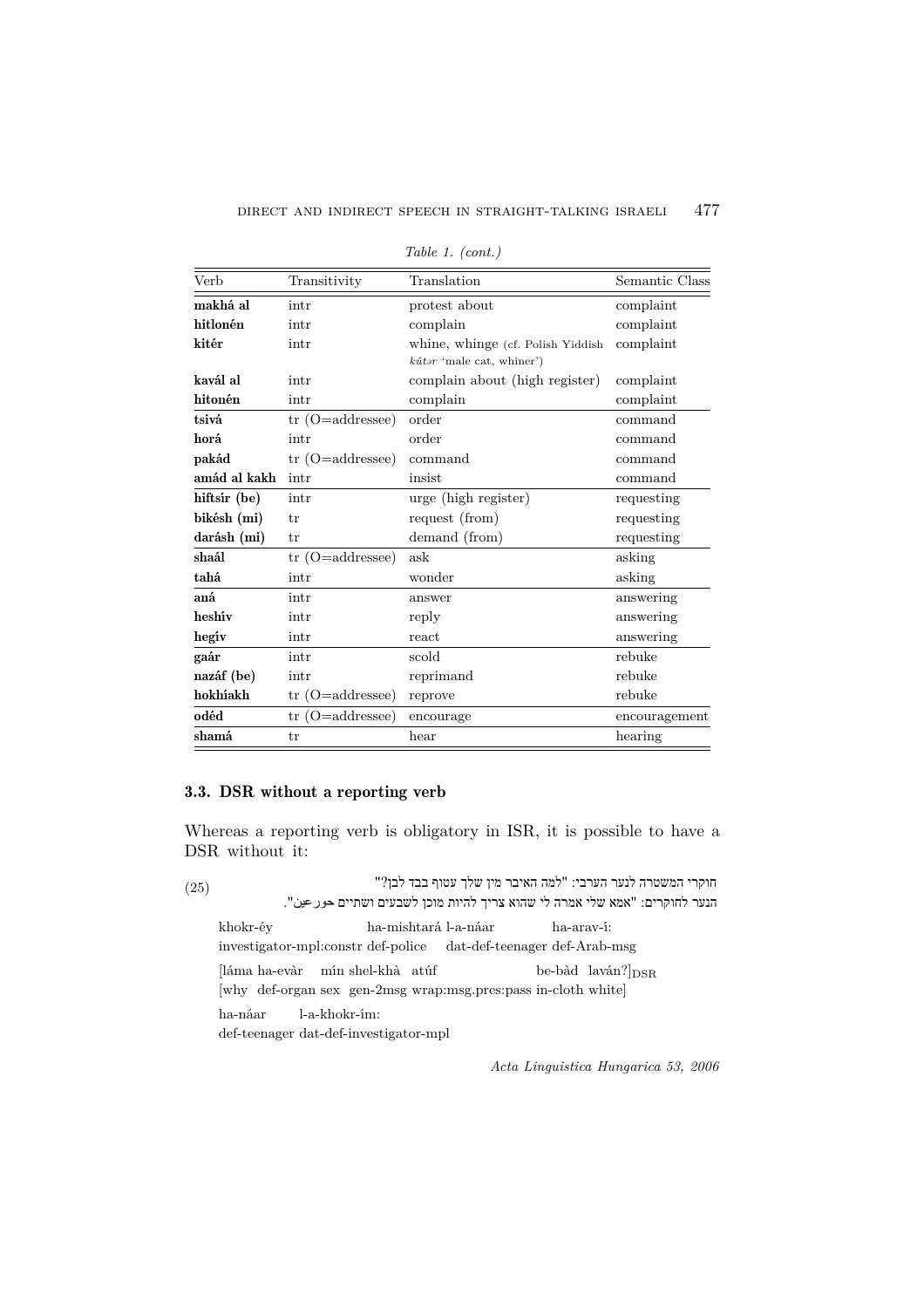478 ghil'ad zuckermann

[íma shl-ì amr-á l-ì [mother gen-1sg say:3past-fsg dat-1sg  $\langle she-hù$  tsaríkh li-yót mukhán hcomp-3msg need:msg.pres inf-be ready:msgpres:pass le-shivím ve-shtáim  $\hbar u{:}\tau$   $\mathrm{f}{i}{:}\n n\rangle_{\mathrm{ISR}}]_{\mathrm{DSR}}$ to-seventy and-two  $\hbar u$ :*r*  $\Omega$ *i:n*)] 'The police investigators to the Arab teenager: "Why are your genitals wrapped with white cloth?" The teenager to the investigators: "My mother told me that they needed to be ready for the seventy-two  $\hbar u$ :*r*  $\Omega$ *i:n*"<sup>1</sup>

## 4. Direct speech report as a basis for lexical derivations

Israeli has many NPs which are lexicalized DSRs, usually couched in the first person:

| (26) | ה"אני מאמין" של מבקר המדינה הנכנס: מלחמה עיקשת בשחיתות.                   |
|------|---------------------------------------------------------------------------|
|      | ha- $[\text{ani} \ \text{maamín}]_{NP}$ shel mevakér ha-mdiná ha-nikhnás: |
|      | def-[1sg believe:msg.pres] gen comptroller def-state def-enter:msg.pres   |
|      | milkhamá ikésh-et b-a-shkhitút                                            |
|      | war:fsg stubborn-fsg in-def-corruption                                    |
|      | The incoming State Comptroller's credo: unrelenting war on corruption.'   |
|      |                                                                           |

הח"כ יצא ב"אני מאשים" נגד הממשלה. (27 ha-khá-k yatsá def-M(ember)-K(nesset) come.out:3msg.past

> be-[aní maashím] $_{\rm NP}$  néged ha-m(e)mshalá in-1sg accuse:msg.pres against def-government

'The MK (Member of Knesset (Israeli Parliament)) came out with a *J'accuse* against the government.'

 $^1$  Seventy-two حورعين [huːr ʕiːn] are promised to the faithful martyrs in Suras  $44$ : : 54 and 52 : 20 of the Koran. Muslims believe that these are "dark, wide-eyed (maidens)", virgins. However, Luxenberg (2000) suggests that  $\hbar u$ :  $\sin$  are actually "white (grapes), jewels (of crystal)". In other words, Muslim martyrs will not get virgins but sultanas(!), the latter with the meaning of white raisins/grapes. Syriac [ħu:r] 'white (fpl)' is associated with 'raisin'—cf. Zuckermann (2006a). If this alternative interpretation is true, or rather, if one can convince fundamentalist Muslims that it is true, it has the potential to change the course of history, at least in cases like the above true story of a Palestinian teenager caught in Israel just before attempting a suicide-bombing.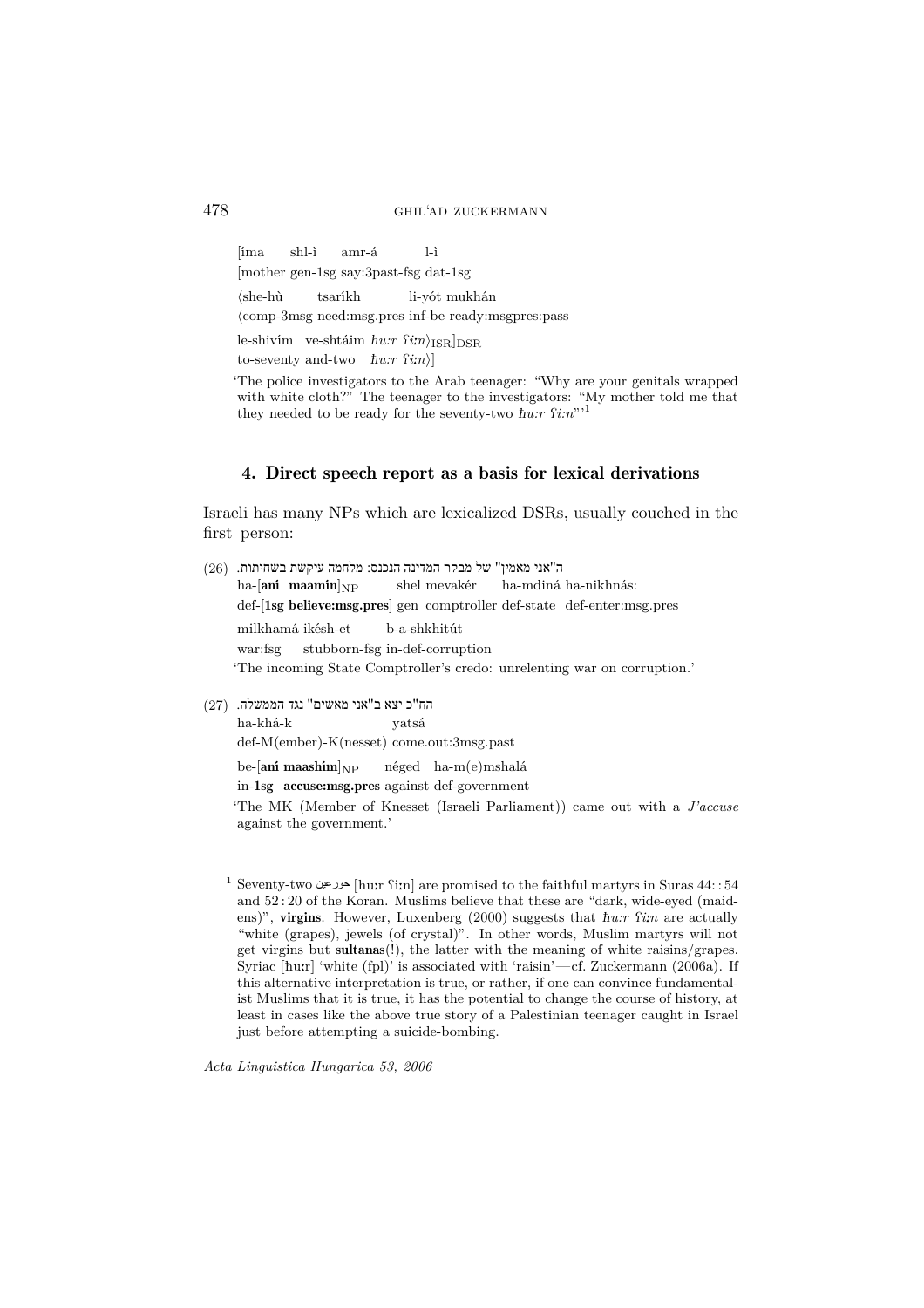Consider also the following:

```
(28)גישת ה"יהיה בסדר" ותופעת ה"סמוך עליי" עוד יהרסו את צה
gishá-t ha-[yiyé be-séder]
attitude-constr def-[be:3msg.fut in-order]
ve-tofaá-t ha-[smókh al-áy]
and-phenomenon-constr def-[trust:2msg.imp on-1sg]
od yaharsú et tsáhal2
yet destroy:3pl.fut acc IDF
'The "she'll be right" attitude and the "trust me!" phenomenon may destroy the
IDF (Israel Defence Forces).'
```
# 5. Functional, stylistic and discourse preferences

DSR is common in Israeli in informal speech or story-telling, and is often employed in jokes; in-your-face Israelis often use (sometimes macabre) self-deprecating humour:

```
האמריקאי אומר לאשתו: "בבקשה תעבירי את הסוכר, סוכריה!" (29)
                            הבריטי אומר לאשתו: "בבקשה תעבירי את הדבש, דובשנית!" 
                                 הישראלי אומר לאשתו: "תעבירי את הסטייק, יא פרה!" 
ha-amerikáy omér le-isht-ó
 def-American:msg say:msg.pres dat-wife-3msg.poss
 [bevakashá taavír-i et ha-sukár, sukaryá!|_{\text{DSR}}[please pass:2fut/imp-fsg acc def-sugar candy]
ha-bríti omér le-isht-ó
def-Briton:msg say:msg.pres dat-wife-3msg.poss
 [bevakashá taavír-i et ha-dvash, duvshanít!|_{\text{DSR}}[please pass:2fut/imp-fsg acc def-honey honey.cookie]
ha-israelí omér le-isht-ó
def-Israeli:msg say:msg.pres dat-wife-3msg.poss
[taavír-i t-a-stek, ya pará!]_{DSR}[pass:2fut/imp-fsg acc-def-steak voc:derog cow]
'The American tells his wife: "Would you pass the sugar, sugar!". The Briton
tells his wife: "Would you pass the honey, honey!". The Israeli tells his wife:
 "Pass the steak, ya cow!"'.
```
<sup>2</sup> Acronym of *tsvá ha-haganá le-israél* 'Israel Defence Forces'.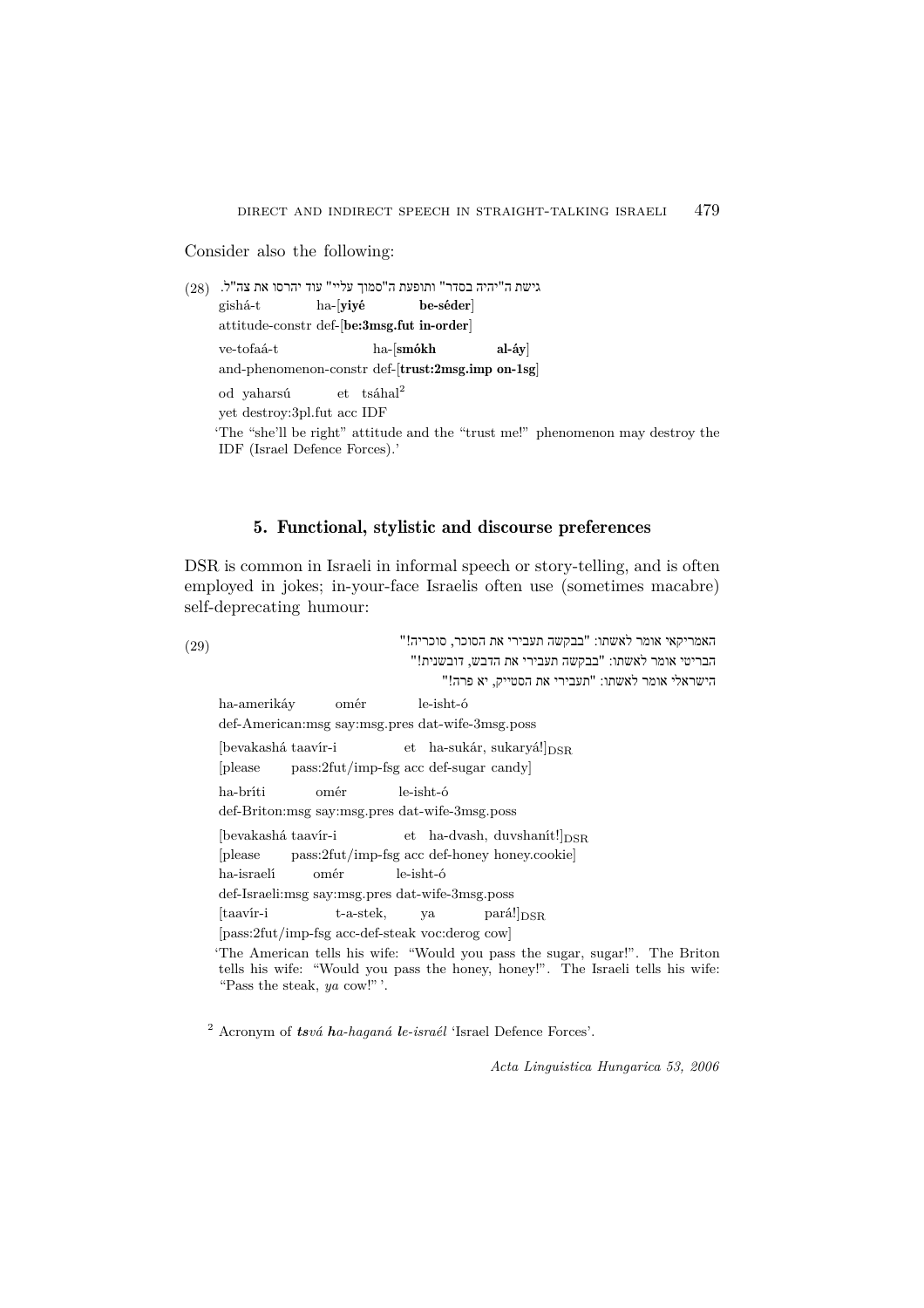The following passage employs both DSR and ISR. DSR is employed for immediacy and engaging effect, including a couple of serendipitous *ex postfacto* puns. ISR conveys important new information but since the specific form of the speech act is not crucial, it is backgrounded:

: "בא לך להתפרק "? הזונה המולדבית שאלה את הצעיר הפלסטיני (30) הוא ענה לה: "אין לי ראש לזה!" רק אחר כך השוטרים סיפרו לה שהוא בעצם היה המחבל המתאבד. ha-zoná ha-moldávi-t shaal-á et ha-tsaír ha-falestín-i: def-prostitute def-Moldavian-fsg ask:past-3fsg acc def-youth def-Palestinian-msg  $[b4 \quad \text{le-khà} \quad \text{le-hitpar\'ek?}\vert_{\text{DSR}}]$ [come:msgpres dat-2msg inf-disassemble] hu aná l-a: [én l-i rósh le-zè!] $_{\rm DSR}$ 3msg reply:3msg.past dat-fsg [exis.cop:neg dat-1sg head dat-prox.msg] rak akhár kakh ha-shotr-ím siprú l-a only after so def-policeman-mpl tell:3mpl.past dat-fsg  $\langle she-hù$  be-étsem hayá ha-mekhabél ha-mitabéd $\rangle_{ISR}$ (comp-3msg in-substance be:3msg past def-terrorist def-suicider) 'The Moldavian prostitute asked the Palestinian youth: "Do you feel like getting off?" (lit. "Does it come to you to disassemble?"). He replied: "I'm not in the mood!" (lit. "I don't have a head for it!"). Only later did the policemen tell her that he actually was the suicide bomber.'

# 6. Concluding remarks

There is a clear distinction in Israeli between direct and indirect speech. The indirect speech report, which is a subset of complement clauses, is characterized by a shift in person, spatial and temporal deixis. However, unlike in English, the verbs usually do not undergo a tense shift. Israeli has various lexicalized direct speech reports. By and large, Israeli reported speech constructions reflect Yiddish and Standard Average European patterns, often enhancing a suitable pre-existent Hebrew construction.

#### Abbreviations

 $1 = 1$ st person;  $2 = 2$ nd person;  $3 = 3$ rd person; A = transitive subject; acc =  $accusative;$  ambitransitive;  $CAUS/caus = causal;$   $CC = copula complement;$